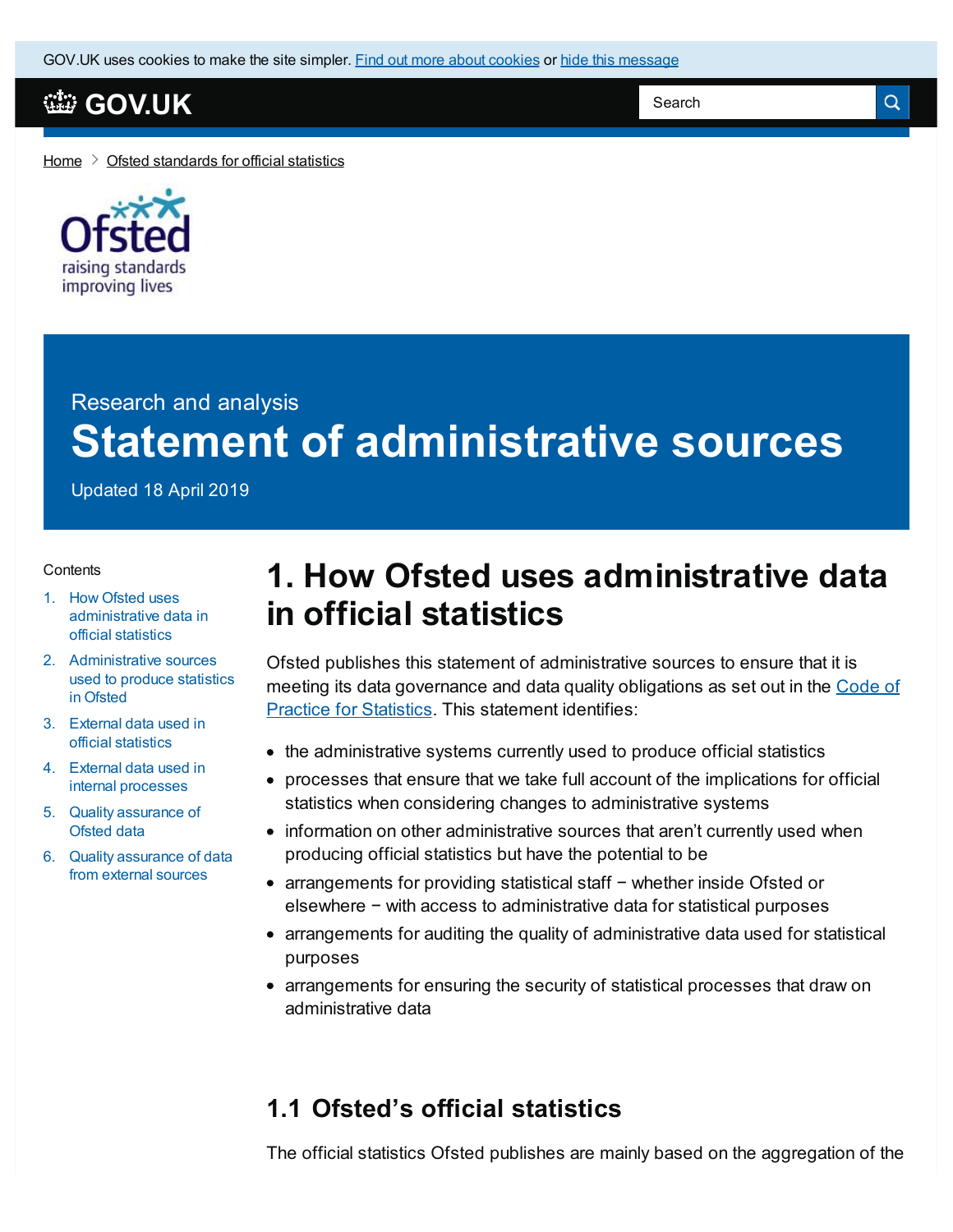number of inspections carried out and their outcomes and the details of education and care providers and institutions that are registered with Ofsted. Our data on inspection outcomes is drawn from our administrative systems.

# <span id="page-1-0"></span>**2. Administrative sources used to produce statistics in Ofsted**

## **2.1 Cygnum system**

Cygnum is the name of the database we use as a source of official statistical releases.

The statistical releases that include data from Cygnum are:

- further education and skills inspections and outcomes
- non-association independent schools inspection outcomes
- initial teacher education inspections and outcomes
- state-funded schools inspections and outcomes
- children's social care data in England: providers and places; local authority and provider inspections and outcomes
- childcare providers and inspections

### **Changes to Cygnum**

Discussions between policy, analytical and information systems (IS) teams may sometimes result in a need for change to Cygnum. The change process involves agreeing specifications, and developing and testing changes to the system, followed by a final sign-off.

Data changes are tested by the IS and policy teams, ensuring that those using the systems are involved in any important changes. Statistical staff are often involved in testing the impact of changes on reporting, which usually allows some advance notice of any discontinuities that may arise. These can be explained in the official statistics releases.

### **Staff access to Cygnum**

Staff involved in producing official statistics have access to data via Ofsted's SQL-based data warehouse and a range of internal management information reporting products. Staff use the data warehouse for statistical purposes by requesting access from the information asset owner. User permissions are reviewed regularly.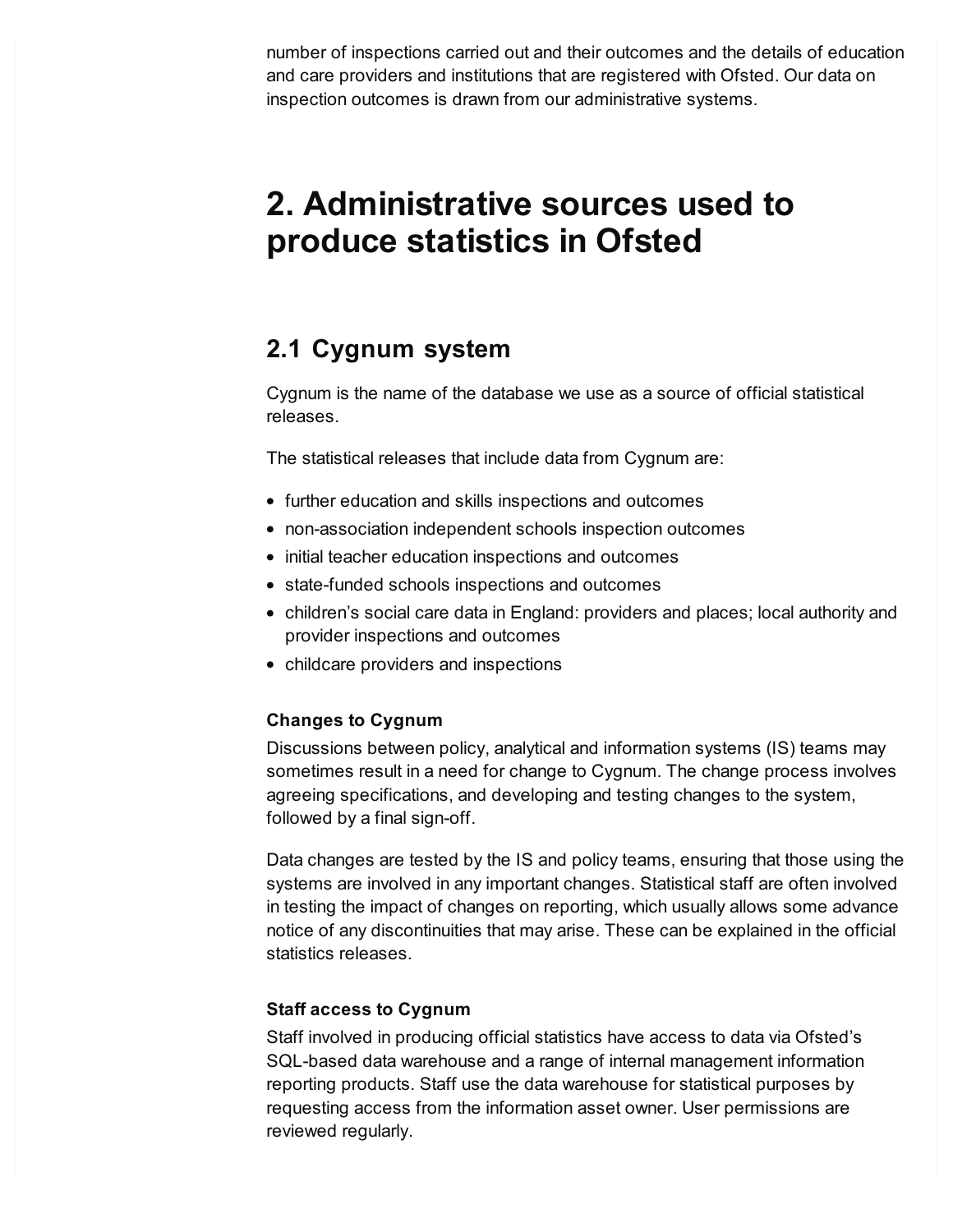#### **Quality assurance processes for Cygnum data**

A number of automated exception reports are in place to alert staff to data that may be inaccurate. We then follow processes to ensure that this data is corrected at source. Statistical staff carry out additional manual quality assurance. This may include, for example, validation against previous releases, data held in Cygnum or data held by other government departments. The quality assurance is recorded against a checklist that statistical staff complete each time they compile official statistics.

#### **Security of statistical processes that use Cygnum**

Ofsted uses data on inspection outcomes for operational purposes. Therefore, a wide range of staff within Ofsted have access to the underlying data held in the system. Additionally, the inspection reports are published on the reports website, so members of the public also have access to this data.

Once extracted from Ofsted's data warehouse, data is held in Excel format. Access to this data is restricted by the use of appropriate shared storage locations, with controlled access.

Access to the final version of a data set used in the production of a statistical release before publication is restricted to those involved in the quality assurance and production processes. The exception is the 24-hour access granted to those listed on the published [pre-release](https://www.gov.uk/government/publications/ofsted-standards-for-official-statistics/pre-release-access-to-official-statistics-order-2008-statement-of-compliance) access list. View our statement of compliance for prerelease access to official statistics.

Ofsted staff involved in the production of official statistics must complete training on information security and on identifying and managing the risk of disclosure of sensitive data.

## **2.2 SharePoint**

We use SharePoint as a source of official statistics for serious incident notifications.

### **Changes to SharePoint**

IS teams lead on changes to SharePoint. The change process does not involve the Social Care Data and Analysis team in remit team Data and Insight.

Data changes are tested by the IS and policy teams.

### **Access to SharePoint**

Staff involved in producing official statistics have direct access to the relevant site. Staff use SharePoint for statistical purposes by requesting access from the information asset owner. User permissions are reviewed regularly.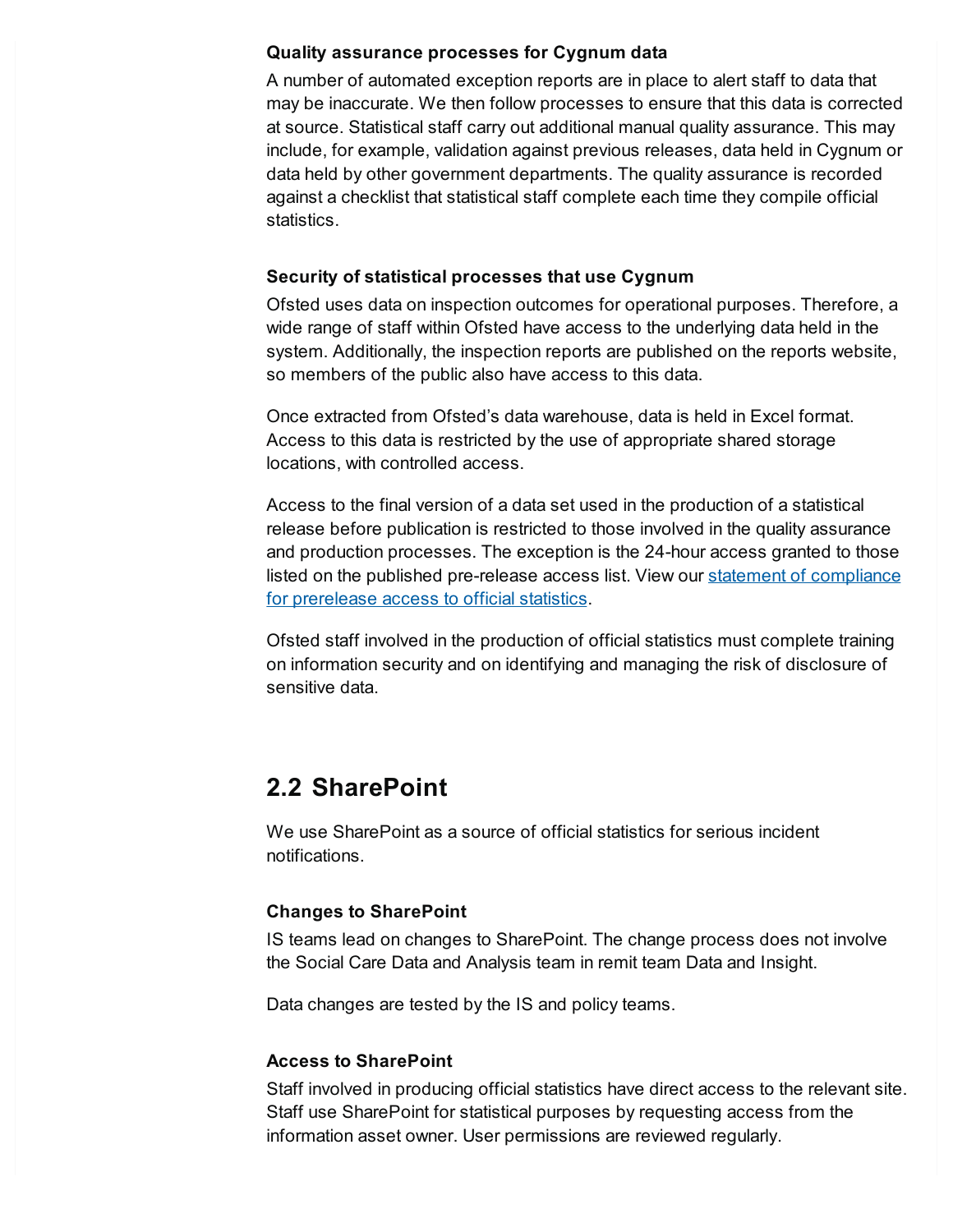#### **Quality assurance for SharePoint data**

Manual quality assurance is carried out by statistical staff to ensure that the information on serious incident notifications is accurate. The quality assurance is recorded in a checklist that statistical staff complete each time they compile official statistics.

### **Arrangements to ensure the security of the statistical processes that draw on SharePoint**

Local authorities send serious incident notifications to Ofsted via a secure web portal. Once extracted from SharePoint, data is held in Excel format. Access to this data is controlled by the use of appropriate shared secure storage locations, with restricted access.

Access to the final version of a data set used in the production of a statistical release, before publication, is restricted to those involved in the quality assurance and production processes. The exception is the 24-hour access granted to those listed on the published pre-release access list.

## **2.3 Amazon Web Services**

We collect fostering data through the fostering data collection portal. This data is stored using Amazon Web Services. The data held is a source of official statistics.

### **Processes for dealing with actual or planned changes to Amazon Web Services**

Data and Insight and IS lead on changes to Amazon Web Services. The change process involves agreeing specifications, and developing and testing changes to the system, followed by a final sign-off. Data changes are tested by the IS and D&I teams.

### **Processes to give staff access to Amazon Web Services**

Staff involved in producing official statistics have direct access to the relevant site. Staff use Amazon Web Services for statistical purposes by requesting access from the information asset owner. User permissions are reviewed regularly.

### **Processes to quality assure the data taken from Amazon Web Services**

Quality assurance checks via automated validation are part of the fostering data collection online system. Agencies entering data onto the portal have to sign off the accuracy of their own data. Statistical staff assist the agencies with any issues or problems that continue after automated validation. Further quality assurance is done as part of the statistical production and is recorded in a checklist that statistical staff complete each time they compile official statistics.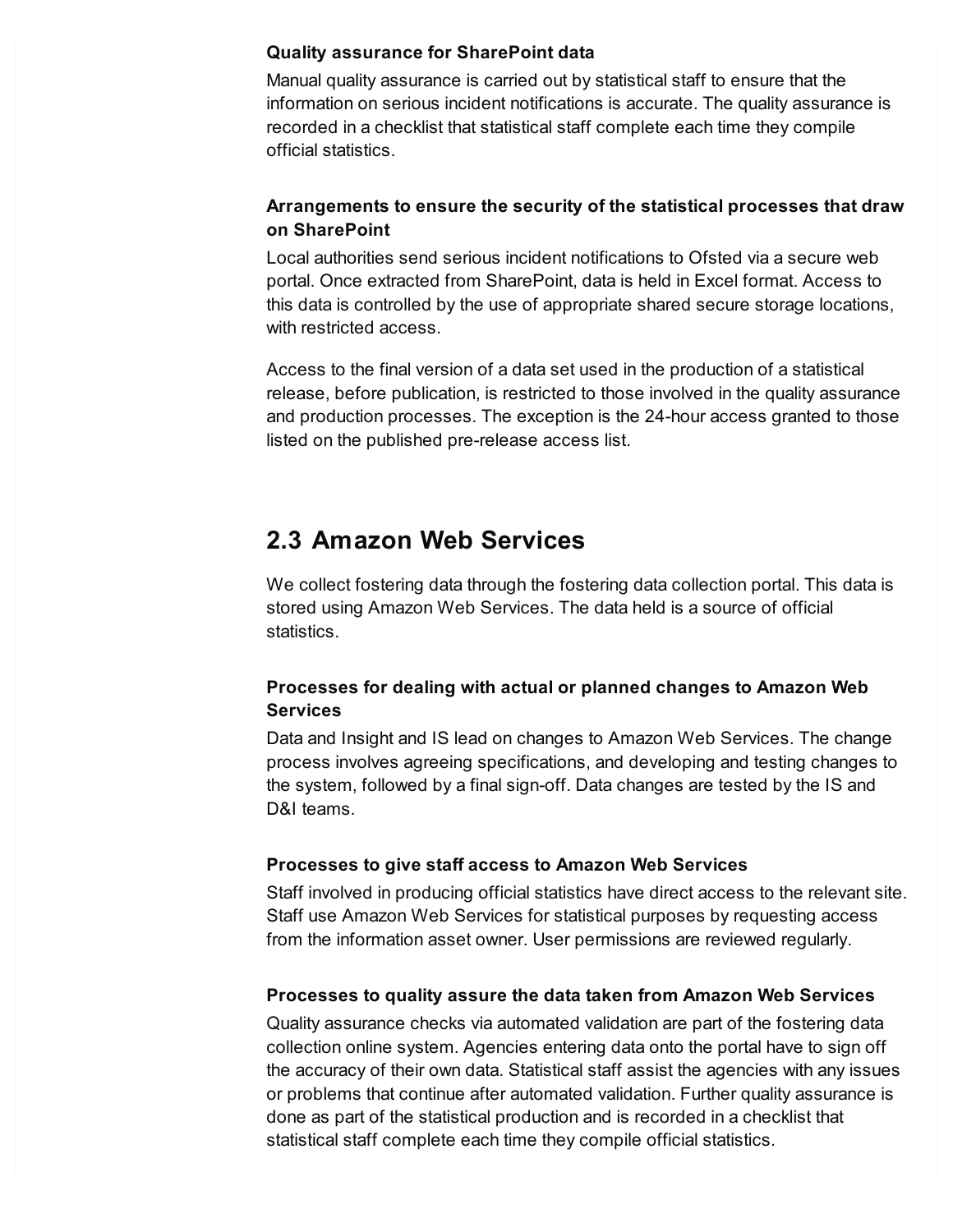#### **Arrangements to ensure the security of the statistical processes that draw on Amazon Web Services**

Local authorities provide fostering data to Ofsted via a secure web portal. Once extracted from Amazon Web Services, data is held in Excel format. Access to this data is controlled by the use of appropriate shared secure storage locations, with controlled access.

Access to the final version of a data set used in the production of a statistical release, before publication, is restricted to those involved in the quality assurance and production processes.

# <span id="page-4-0"></span>**3. External data used in official statistics**

Ofsted uses some external data for reporting. This data is either fed into the Cygnum system or is held in separate SQL or Excel databases.

The following are examples of sources of external data used by Ofsted:

- Department for Education (DfE) details of state-funded and independent schools, and social care data that includes information on characteristics and placements of looked-after children and data from the National Pupil Database
- Education and Skills Funding Agency (ESFA) details of providers that deliver education, training and apprenticeships to learners aged 14 to 16 and 16 to 19
- Office for National Statistics geographical data

# <span id="page-4-1"></span>**4. External data used in internal processes**

Separately to the publication of official statistics, Ofsted also uses a range of administrative data including data supplied and/or published by other bodies including the DfE, the ESFA and local authorities.

### **Risk assessment**

Risk assessments of providers and other aspects of inspection planning and scheduling are internal processes that Ofsted uses to act using intelligence-led methods. Further details of how Ofsted plans inspections is available through our [methodology](https://www.gov.uk/government/uploads/system/uploads/attachment_data/file/701716/Methodology_note_the_risk_assessment_of_good_and_outstanding_FES_providers.pdf) note for further education and skills (FES) providers and our [methodology](https://www.gov.uk/government/uploads/system/uploads/attachment_data/file/695193/Methodology_note_the_risk_assessment_of_good_and_outstanding_maintained_schools_and_academies.pdf) note for state-funded schools.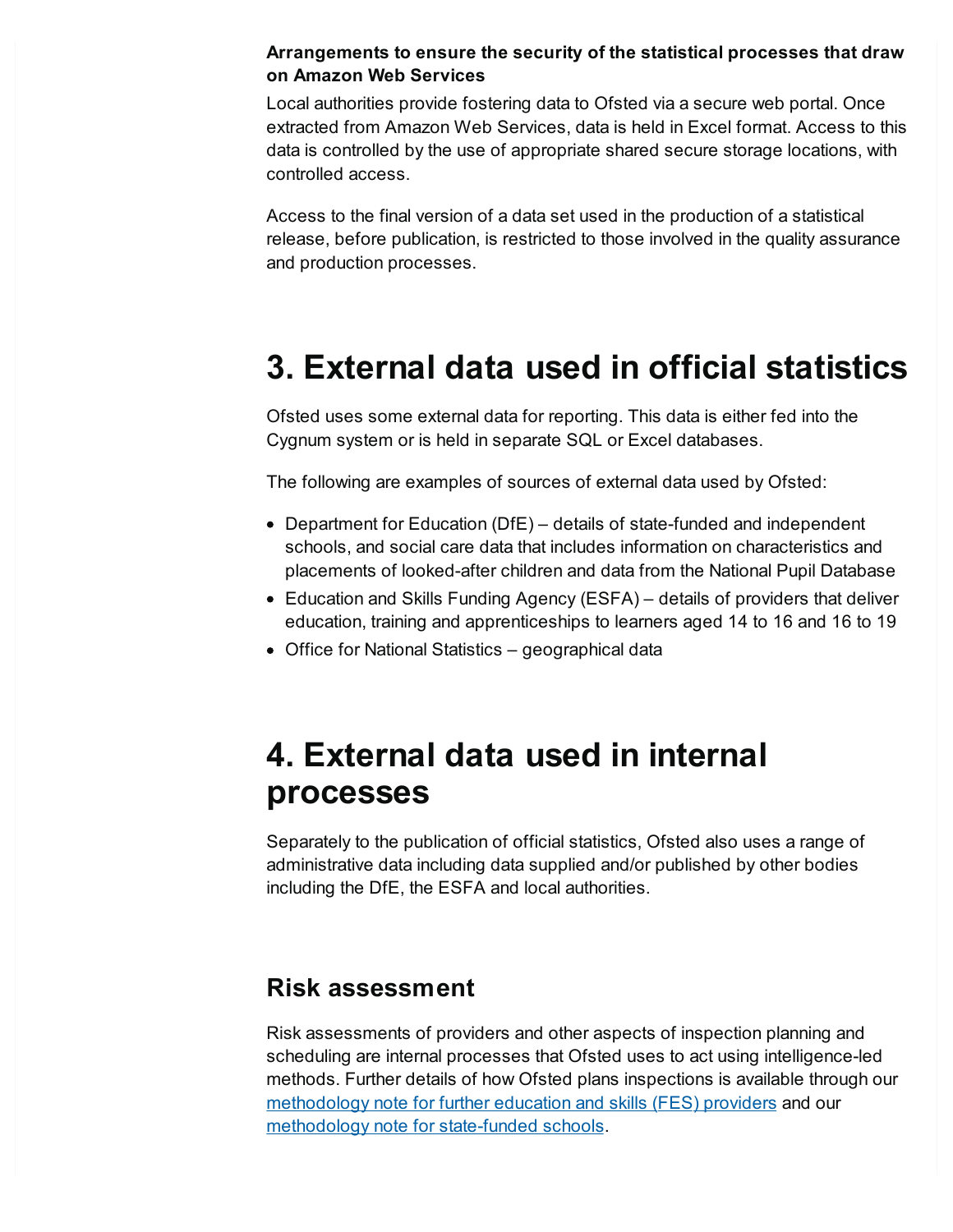## **Production of pre-inspection briefings**

For social care, schools and FES we use administrative data sources to provide inspectors with data before an inspection. For example, for schools and FES providers, we use performance data from the DfE to create inspection data summary reports (IDSRs). These are used to inform and guide inspectors before and during an inspection. The IDSRs are also made available to providers to facilitate discussions with inspectors. View [guidance](https://www.gov.uk/government/collections/using-ofsteds-inspection-dashboard) on using Ofsted's IDSR, along with example reports.

# <span id="page-5-0"></span>**5. Quality assurance of Ofsted data**

Ofsted collects data as part of registration of providers that it regulates and as part of inspections.

Data collected as part of the registration process quality checked to ensure that Ofsted can meet its obligations to regulate education and care providers. Registration data is collected directly from service providers and is quality assured to ensure that Ofsted is able to identify, contact and in many cases inspect providers.

Data collected during Ofsted inspections is recorded promptly into Ofsted systems. Regular quality checks are undertaken on inspection data. Inspected providers are asked to comment on the factual accuracy of an inspection report before publication.

Inspection outcomes are entered onto our systems by the lead inspector. As inspection reports undergo a quality assurance process, any errors are likely to be identified at this stage. The content of inspection reports is QA'ed through a dedicated process, quite separate from production of statistics. However, our QA team also spot-checks a selection of entries to ensure the quality of data entry.

We focus on checking entries where the risk of error is highest. An example of this is where the inspection judgement changes during the quality assurance process. Despite the various quality assurance practices, there remains a small chance that some outcomes are entered incorrectly onto our systems.

# <span id="page-5-1"></span>**6. Quality assurance of data from external sources**

The data we receive from other government departments and external agencies is supported through service level agreements and data-sharing protocols. These agreements and protocols put in place the necessary mechanisms to ensure that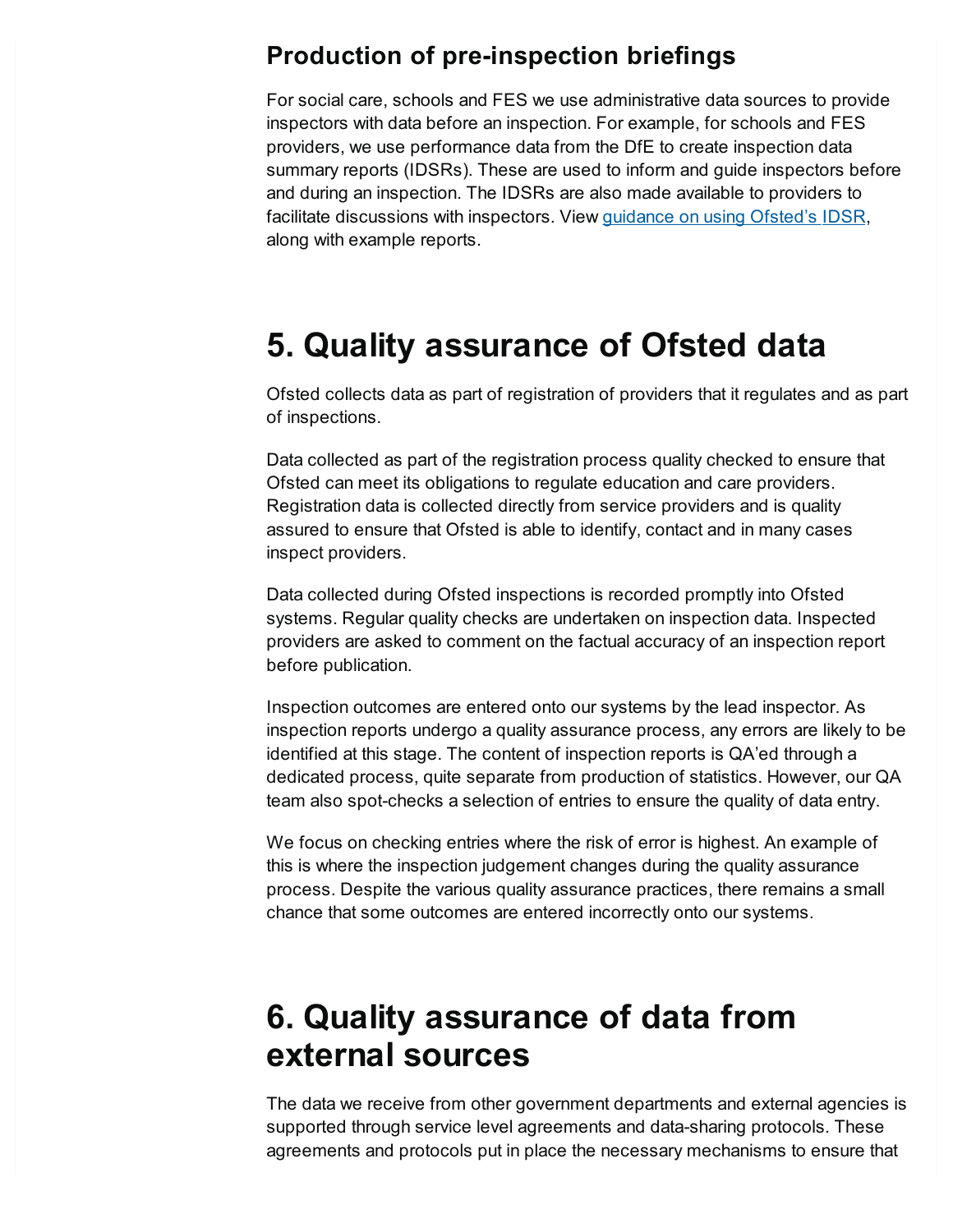data is:

- stored, used and disposed of in a safe manner
- accessed only by those with a completed data access agreement
- not released ahead of official statistics, where applicable
- robust and accurate and has agreed processes for raising any issues and concerns

Where Ofsted received data from external agencies, the team leader completes a declaration stating how Ofsted will use the data and how we will comply with any requirements specified by the owner of the data. Before sharing data, service level agreements (SLAs) are in place between Ofsted and the relevant external agency. Each SLA contains the specific data sets, conditions for processing (including legal gateways), dates for destruction and an agreed list of permitted users. The agreed list of permitted users is maintained internally and shared with DfE. Individual declaration forms are now signed annually.

Where data is provided by the National Pupil Database (NPD), an application is made detailing Ofsted needs. This is then approved as appropriate by the DfE under a schedule of use. All Ofsted staff who need access to the NPD data set have to complete an individual declaration form and sign it to confirm that they agree to the terms of use. The DfE has specific dates for destruction for different NPD datasets. We keep a tracker internally to monitor this. The DfE also alerts Ofsted to when data needs to be destroyed. If Ofsted requires the data for longer than the initial agreed date, an extension of use has to be justified and submitted to the DfE. The relevant team leader within Ofsted is responsible for confirming data destruction or justifying any extension.

Ofsted also works with data suppliers to improve the quality of the data collected before we enter it into Ofsted systems. A series of validation checks are carried out at source to minimise errors. Ofsted carries out additional quality assurance checks on data received.

Communication with data suppliers ensures that Ofsted is informed of any issues as they arise. This allows Ofsted to manage the use of data where there are known issues.

Ofsted has comprehensive arrangements in place for ensuring the security of statistical processes that draw on administrative data.

Further information on data quality can be found in the quality reports released alongside Ofsted official statistics.

Jason Bradbury Head of Profession for Statistics **Ofsted** April 2019